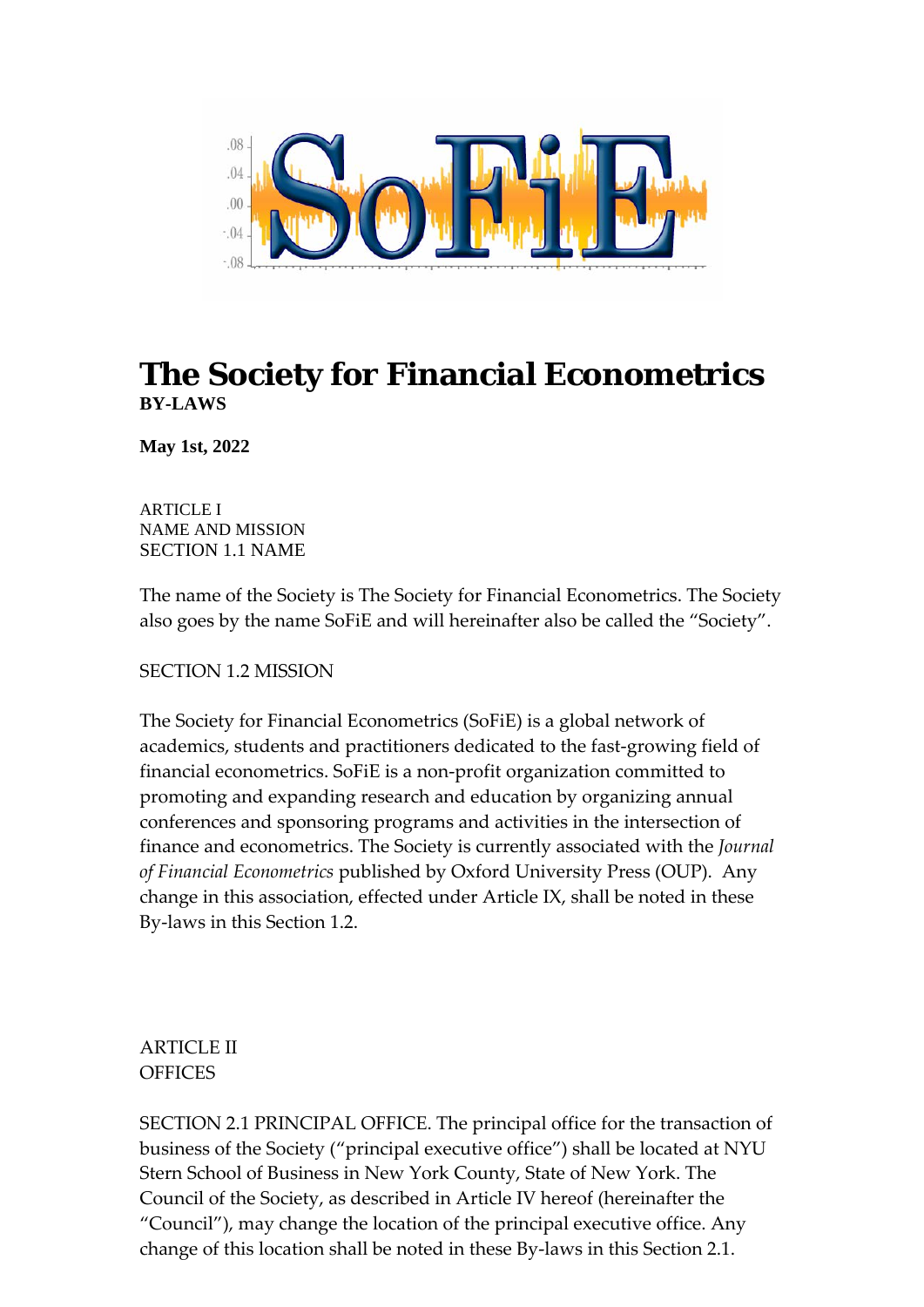SECTION 2.2 OTHER OFFICES. The Council may at any time establish branch or subordinate offices at any place or places where the Society is qualified to do business.

# ARTICLE III MEMBERSHIP

SECTION 3.1: CLASSES OF MEMBERS.

a. Members Named. There shall be two (2) classes of members of the Society: Regular Members and Institutional Members.

Regular Members. Any individual supporting the objectives of the Society is eligible to become a Regular Member.

Institutional Members - This is an international consortium of research centers that are affiliated with SoFiE. Each Institutional Member will nominate one (1) representative to the Council of the Society. The participating research centers shall be recognized on the webpage of SoFiE as Institutional Members, and the Society's website shall provide links to their webpages. Standard Institutional membership has a five year term and is paid via an annual fee that is set by the Council.

b. Termination of Membership. Members shall continue to be members provided that they renew their respective memberships and pay their appropriate dues.

c. Annual Dues. Regular Members shall be required to pay annual dues as determined by the Council. Institutional Members shall be required to pay their annual fees as determined by the Council. The Officers of the Society (section 5) need not pay dues during the term of their office.

SECTION 3.2 FELLOWS OF THE SOCIETY. Fellows of the Society are individuals who have published original contributions to the discipline. Active Fellows, that is, Fellows who have paid their current membership dues, are entitled to vote in the election of new Councilors and new Fellows as described in Section 4.5.

# SECTION 3.3 TRANSFER OF MEMBERSHIPS.

Under no circumstances may a membership in the Society or any rights arising from such membership be transferred either voluntarily or involuntarily, whether free or for consideration. Any such attempted transfer shall be void.

# SECTION 3.4 VOTING AND ATTENDANCE RIGHTS.

a. Membership Voting Rights. Regular Members and the representatives of the Institutional Members (hereinafter sometimes referred to as the "Voting Members") are entitled to vote and hold office in the Society.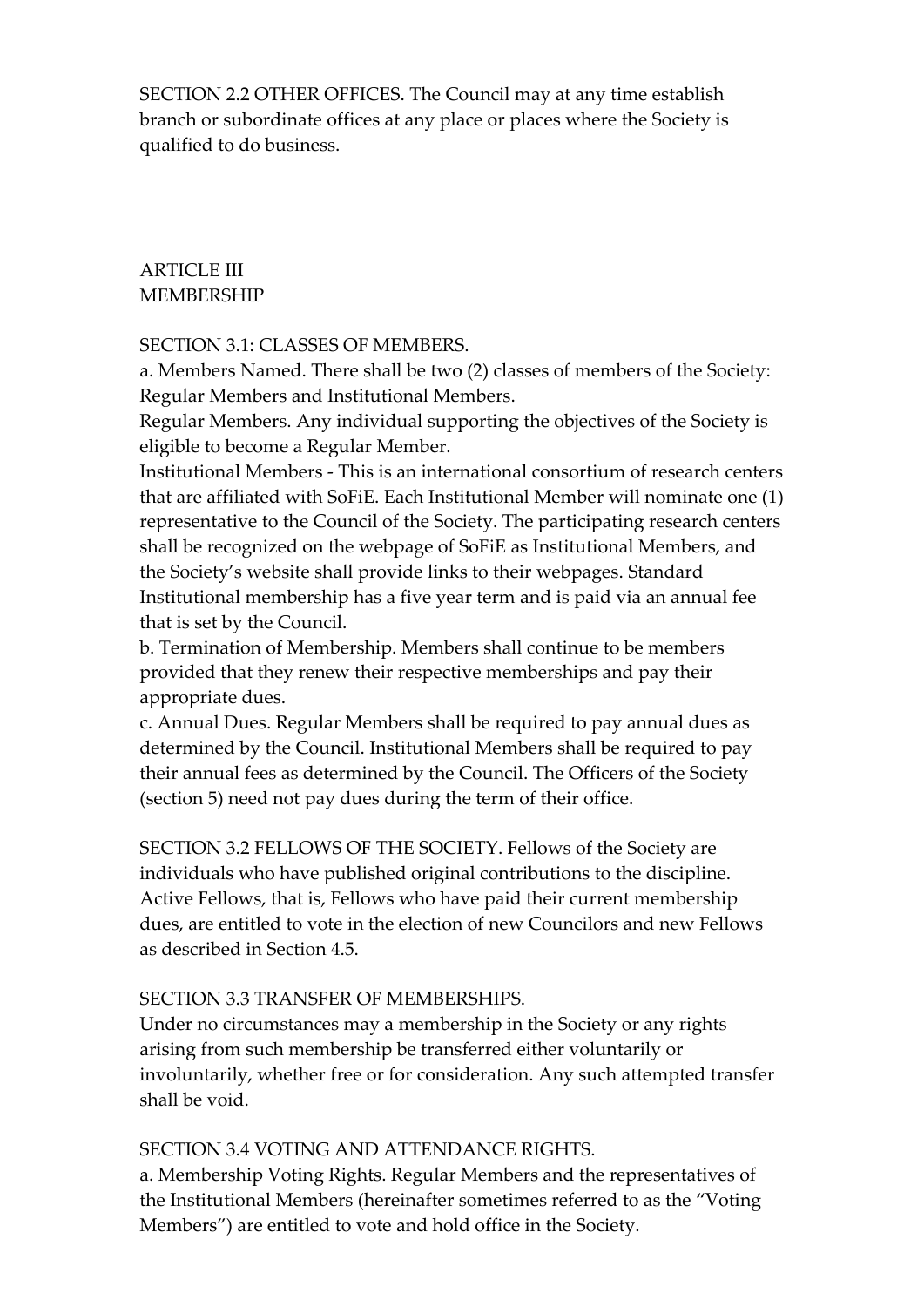b. Membership Meetings. Regular Members and the representatives of the Institutional Members are entitled to attend membership meetings. Voting at Membership meetings should be undertaken as a matter of individual conscience rather than as office holders or as representatives of an institution.

### SECTION 3.5 MEETINGS.

a. Annual Meetings. The Voting Members of the Society shall hold at least one regular meeting per year, namely, the Annual Meeting. The Annual Meeting will take place on a three-year rotating basis in North or South America, Europe or Africa, and Asia or Australasia.

b. Thematic conferences. SoFiE will also organize or co-sponsor smaller conferences on special topics. Membership meetings will only be held at the Annual Meetings.

c. Notice of Members' Meetings. Except as provided in Section 4.7 hereof, all notices of meetings of Voting Members shall be sent by electronic mail, or otherwise made available on a public internet site maintained for the purposes of the Society, or otherwise given in accordance with this subsection (c) not less than ten (10) nor more than ninety (90) days before the date of the meeting to each Voting Member who, as of the time said notice is given, is entitled to vote thereat. A good faith effort will be made to announce all meetings in the *Journal of Financial Econometrics*. The notices shall specify the place, date and hour of the meeting, and in the case of a special meeting, the general nature of the business to be transacted, and that no other business may be transacted.

d. Conduct of Meetings. Meetings of Voting Members shall be presided over by the President of the Society, or in the President's absence by a Council member of the Society chosen by a majority of the Voting Members present. The Associate Director of the Society shall act as secretary of the meeting. In the absence of the Associate Director, the presiding Officer shall appoint a person to act as secretary of the meeting.

SECTION 3.6 FREEDOM FROM LIABILITY. No member of the Society shall be personally liable for any of the debts, liabilities or obligations of the Society.

# ARTICLE IV

# **COUNCIL**

The Council should consist of individuals of high academic distinction and should as far as possible reflect the regional and demographic diversity of the Society. Councilors should address themselves to the interests of the Society as an institution.

# SECTION 4.1 COMPOSITION.

a. Number. The number of Councilors of the Society shall be no less than ten (10) and no more than forty (40), not including the Institutional Members representatives. Also, under no circumstances may more than forty-nine percent (49%) of the Councilors be "interested persons". Each Councilor shall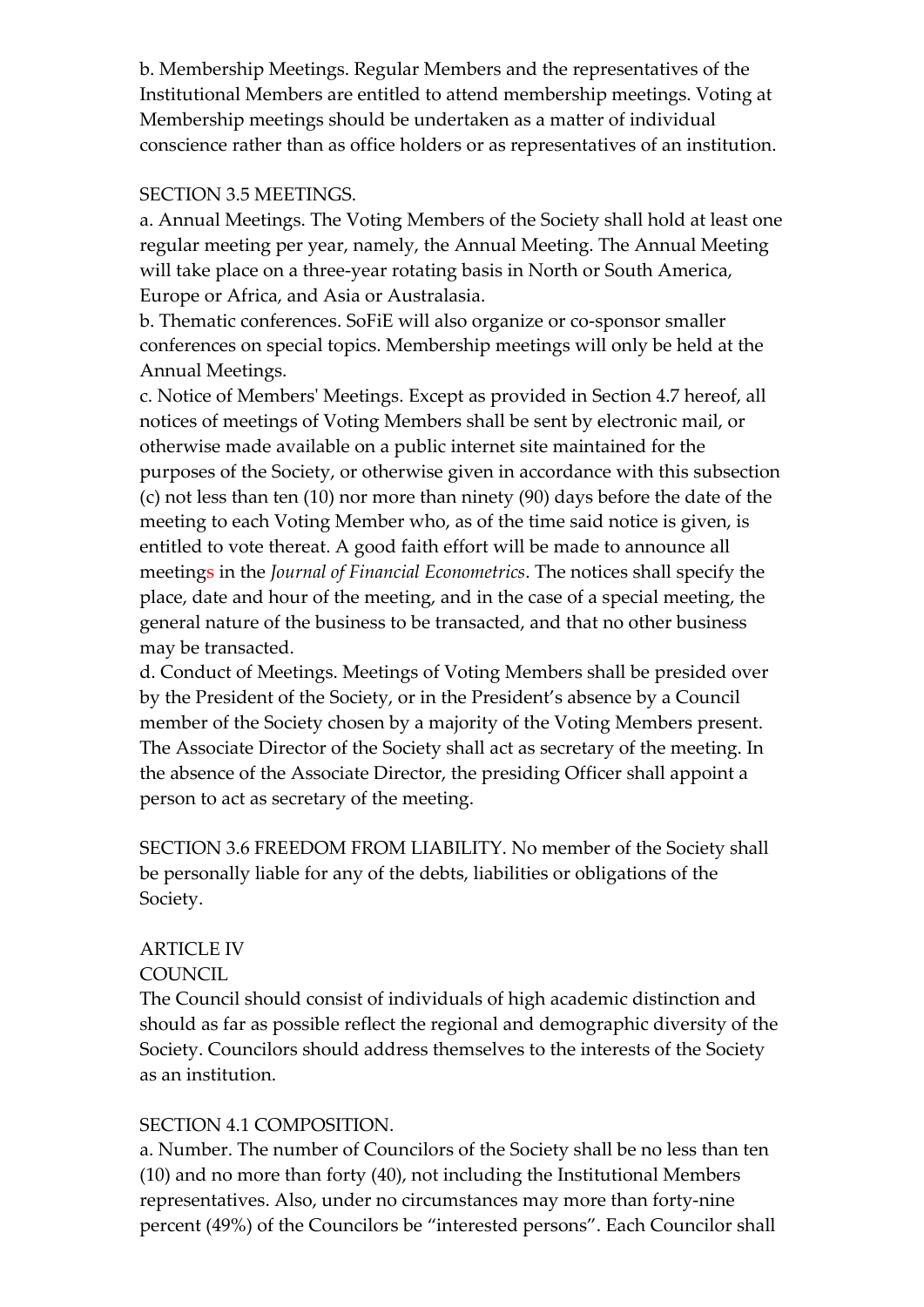be a member of a Committee of this Society known as the "Council". For the purposes of these By-Laws, an "interested person" means either:

i. Any person currently being compensated by the Society for services rendered to it within the previous twelve (12) months, whether as a full or part-time employee, independent contractor or otherwise, but excluding any reasonable compensation paid to a Councilor as a Councilor; or

ii. Any person related through marriage, civil partnership, or cosanguinity of any person described in subsection (i) hereof.

b. Members. The following shall be Councilors of this Society and in the aggregate shall constitute the Council of this Society:

i. The Officers of the Society and the current members of the Executive Committee

ii. The Editors and Co-Editors of the *Journal of Financial Econometrics*.

iii. The representatives of the Institutional Members (Section 3.1), one for each Institutional Member.

iv. The elected members – proposed by the Nominations Committee (Section 6) and elected by the Council (Section 4.5).

v. The President that preceded the most recent past President.

vi. The most recent past Treasurer.

SECTION 4.2 APPOINTMENT OF COUNCILORS. Any vacancies shall be filled in accordance with the various applicable sections hereof.

SECTION 4.3 TERMS OF OFFICE. The Elected Councilors of the Society shall serve for a three-year term. At the end of the term the Council will have the power to renew the Councilor for another three-year term by electronic ballot conducted in March/April of their final year. If the Councilor is not renewed, a vacancy is created. The Institutional Members will serve for a term of three years.

SECTION 4.4 VACANCIES.

a. Events Causing Vacancy. A vacancy or vacancies in the Council shall be deemed to exist upon the occurrence of the following:

i. The death or resignation of any Councilor;

ii. A Councilor no longer serving the Society in one of the capacities listed in subsections (b)(i) through (b)(vi) of Section 4.1 hereof;

iii. The declaration by resolution of the Council of a vacancy in the office of any Councilor who has been removed for Cause as provided for in subsection (c) hereof; or

iv. An increase in the authorized number of Councilors;

For purposes of this subdivision (a), if a Councilor has been declared of unsound mind by a final Order of any court, convicted of a felony or been found by final Order of any court to have breached a duty under the abovedescribed Article 4, then this person will be no longer a Councilor with immediate effect.

b. Resignations. Except as otherwise provided in this subsection (b), any Councilor may resign. Such resignation shall be effective upon such Councilor giving written notice to the President and the Associate Director of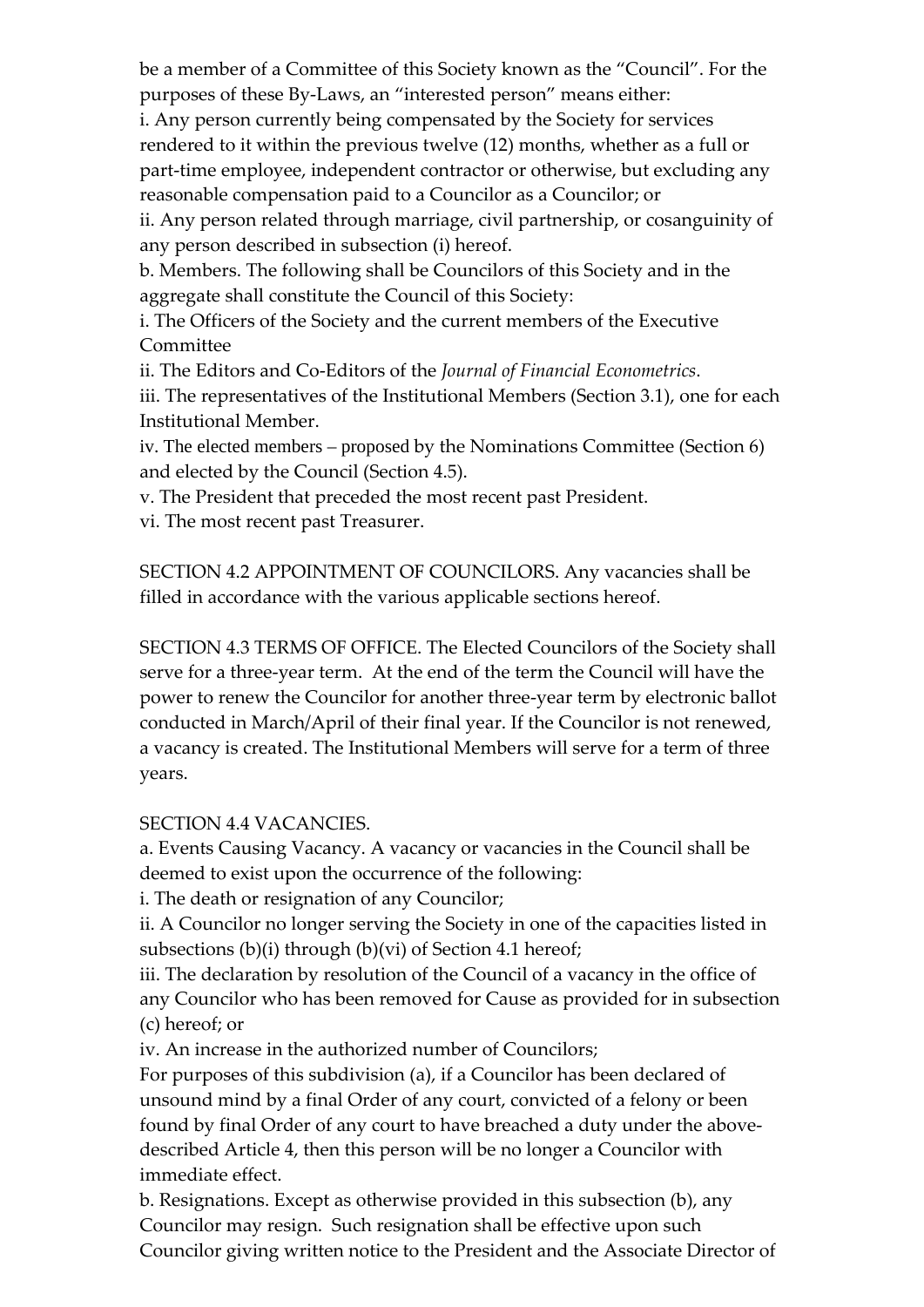the Society, unless the notice specifies a later time for the resignation to become effective. If the resignation of a Councilor is effective at a future time, the Council may elect a successor to take office when the resignation becomes effective.

c. Removal by Council for Cause. Any Councilor may be removed for cause at any time by a resolution duly adopted by two-thirds (2/3) of the Council at a special meeting of the Council, called for that purpose and duly noticed. A Council Member may be removed for cause if such Council Member has been declared of unsound mind by a final order of any court, been convicted of a felony by any court, been found by final Order of any court to have breached a duty under New York County, State of New York Society's Code, or been determined by the Council to have failed to perform his or her corporate duties ("Cause"). Whenever a Councilor is removed for Cause, the President shall give written notice of such removal to such Councilor.

d. No Vacancy on Reduction of Number of Councilors. No reduction of the authorized number of Councilors shall have the effect of removing any Councilor before that Councilor's term of office expires.

#### SECTION 4.5 POWERS.

a. General Corporate Powers. Subject to the provisions of these By-laws relating to action required to be approved by the Voting Members, the business and affairs of the Society shall be managed, and all corporate powers shall be exercised, by or under the direction of the Council.

b. Specific Powers. Without prejudice to the aforementioned general powers, and subject to the same limitations, the Councilors shall have the power to:

i. Carry out the charitable purposes of the Society.

ii. Establish the policies of the Society.

iii. Adopt rules and regulations, consistent with these By-laws, for the guidance of, and the management of, the affairs of the Society.

iv. Select and remove all Officers, agents and employees of the Society; prescribe any powers and duties for them that are consistent with law, and with these By-laws; and fix their compensation.

v. Change the principal executive office or the principal business office of the Society.

vi. Establish, in addition to the standing committees hereinafter provided for, such committees as the Council may deem necessary or desirable and fix the duties and powers of said other committees.

vii. Elect new Councilors. The election of new Councilors shall be by a majority vote of the Councilors and the Active Fellows conducted by electronic ballot in March/April. The Council may elect up to three new Councilors in any given year. New Councilors may be proposed by Voting Members as well as by the Nominations Committee (see Section 6.2). viii. Elect new Fellows of the Society. The election of new Fellows shall be by a majority vote of the Councilors and the Active Fellows conducted by electronic ballot in March/April. Up to three new Fellows may be elected in any given year. New Fellows may be proposed by Active Fellows and Councilors as well as by the Nominations Committee (see Section 6.2).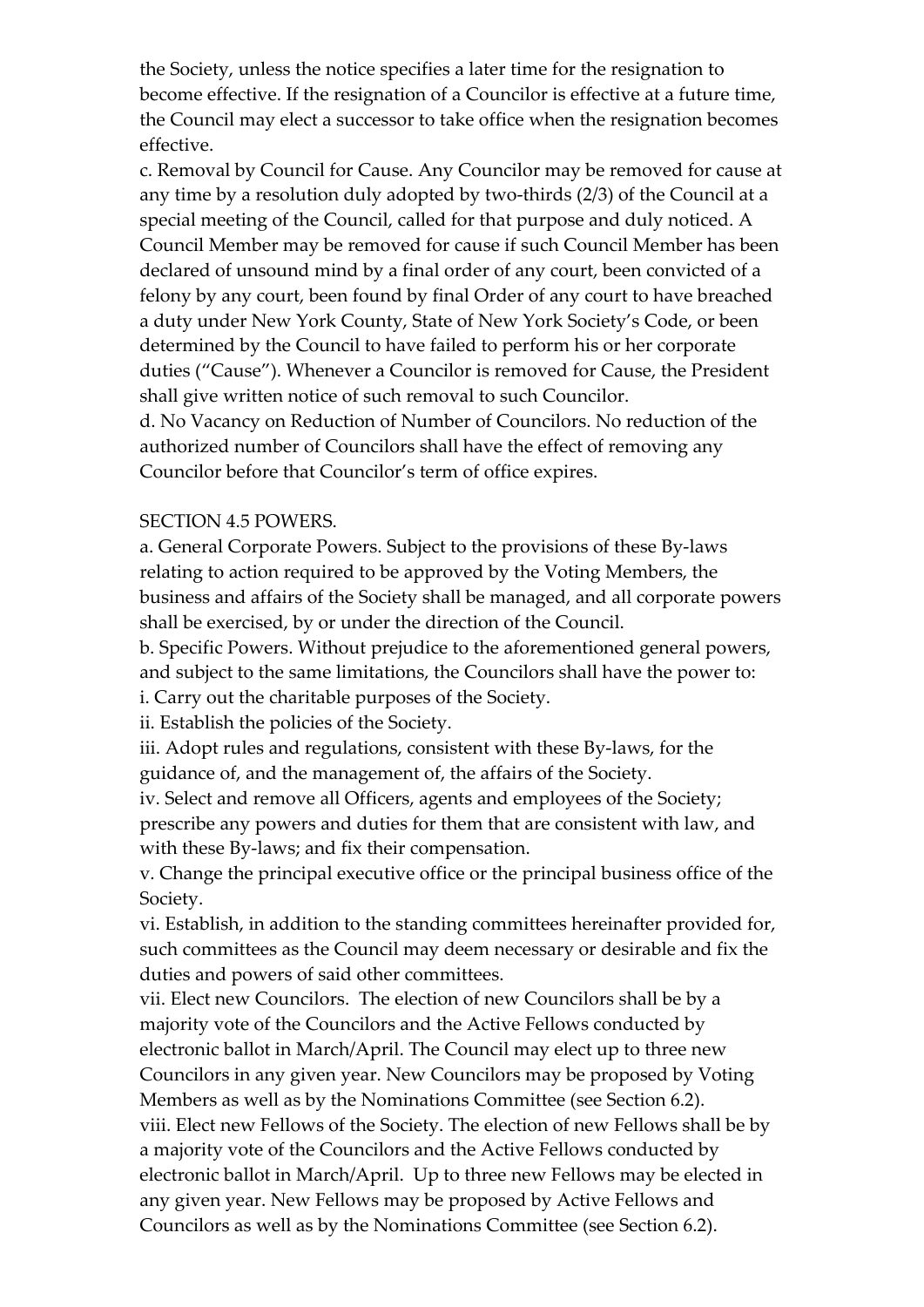#### SECTION 4.6 DUTIES.

The Councilors shall:

a. Perform any and all duties imposed on them collectively or individually by law, by the Articles of Society of this Society or by these By-laws.

b. Cause to be kept open to the inspection of any person entitled thereto and making proper demand thereof, a book of minutes of all meetings of the Council, and adequate and correct books of account of the properties and business transactions of the Society, all in the form prescribed by law and showing the details required by law.

c. Meet at such times and places as required by these By-laws.

d. Decide on location of the meetings.

e. Approve the budget of SoFiE.

f. Approve proposed amendments to the By-laws.

h. Approve any future Memorandum of Understanding between OUP, or other publisher, and the Society as described in Section 1.2 hereof

# SECTION 4.7 MEETINGS.

a. Place of Meetings; Regular meetings of the Council shall be held at the Annual Meetings. Special meetings of the Council shall be held at any place that has been designated in the notice of the meeting or, if not stated in the notice, or if there is no notice, at the principal executive office of the Society. Notwithstanding the above provisions of this subsection (a), a regular or special meeting of the Council may be held at any place consented to in writing by all the members of the Council either before or after the meeting. If consents are given, they shall be filed with the minutes of the meeting. Any meeting, regular or special, may be held by video conference, conference telephone or similar communication equipment, so long as all Councilors participating in the meeting can hear one another, and all such Councilors shall be deemed to be present in person at such meeting.

b. Other Regular Meetings. Other regular meetings of the Council shall be held at such time as shall from time to time be fixed by the Council. Such regular meetings may be held without notice.

c. Special Meetings.

i. Authority to Call. Special meetings of the Council for any purpose may be called at any time by the President. Such call shall be in writing and filed with the Associate Director of the Society.

# ii. Notice

(1) Manner of Giving. Notice of the time and place of special meetings shall be given to each Councilor by electronic mail to the account as shown on the records of the Society.

(2) Time Requirements. Notices given by e-mail shall be delivered at least seven (7) days before the time set for the meeting. Notwithstanding the foregoing, with respect to a special meeting called to amend these By-laws,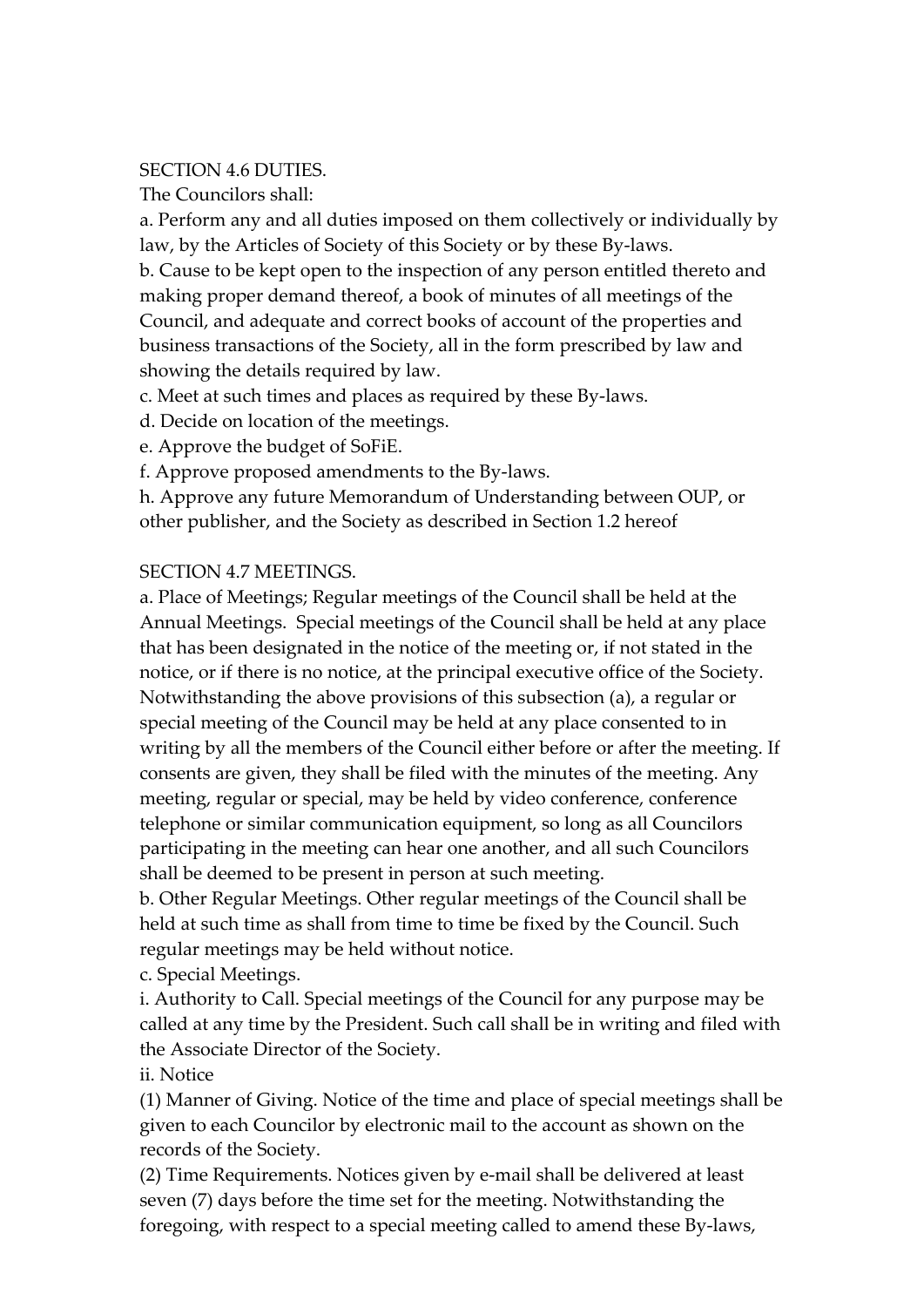the notice shall be given at least ten (10) days before the time set for the meeting.

(3) Notice Contents. The notice shall state the time and place for the meeting and its purpose.

e. Quorum. One-fifth (1/5) of the authorized number of Councilors shall constitute a quorum for the transaction of business, except to adjourn as provided in subsection (h) of this Section 4.7. A meeting at which a quorum is initially present may continue to transact business, notwithstanding the withdrawal of Councilors, if any action taken is approved by at least a majority of the required quorum for such meeting.

f. Waiver of Notice. The transactions of any meeting of the Council, however called and noticed or wherever held, shall be as valid as though taken at a meeting duly held after regular call and notice, if a quorum is present, and either before or after the meeting, each of the Councilors not present signs a written waiver of notice, a written consent to holding the meeting or a written approval of the minutes with respect to such meeting. The waiver of notice or consent need not specify the purpose of the meeting. All waivers, consents and approvals shall be filed with the records of this Society or made a part of the minutes of the meeting. Waiver of notice of a meeting shall also be deemed given by any Councilor who attends the meeting without protesting prior thereto or at its commencement about the lack of adequate notice. g. Conduct of Meetings. Meetings of Councilors shall be presided over by the President of the Society, or in the absence of the President, by a Councilor chosen by a majority of the Councilors present. The Associate Director of the Society shall act as Secretary of the meeting. In the absence of the Associate Director, the presiding officer shall appoint any Councilor present at the meeting to act as secretary thereof.

h. Adjournment. A majority of the Councilors present at a meeting, whether or not constituting a quorum, may adjourn any meeting to another time and place. Notice of the time and place of holding an adjourned meeting need not be given, unless the meeting is adjourned for more than twenty-four (24) hours. In such event, before the adjourned meeting may resume notice of the time and place for resumption of the adjourned meeting shall be given in accordance with subsection (d) (ii) of this, Section 4.7 to the Councilors who were not present at the time of the adjournment.

SECTION 4.8 ACTION WITHOUT MEETING. Any action required or permitted to be taken by the Council may be taken without a meeting, if all members of the Council, individually or collectively, consent in writing to that action. Such action by written consent shall have the same force and effect as the unanimous vote of the Council. Such written consent or consents shall be filed with the minutes of the proceedings of the Council.

SECTION 4.9 FEES AND COMPENSATION OF COUNCILORS. Councilors shall serve without compensation for any services rendered by them to the Society in their capacity as a Councilor; provided, however, that any Councilor may receive reimbursement from the Society for reasonable expenses incurred by such Councilor in their capacity as a Councilor.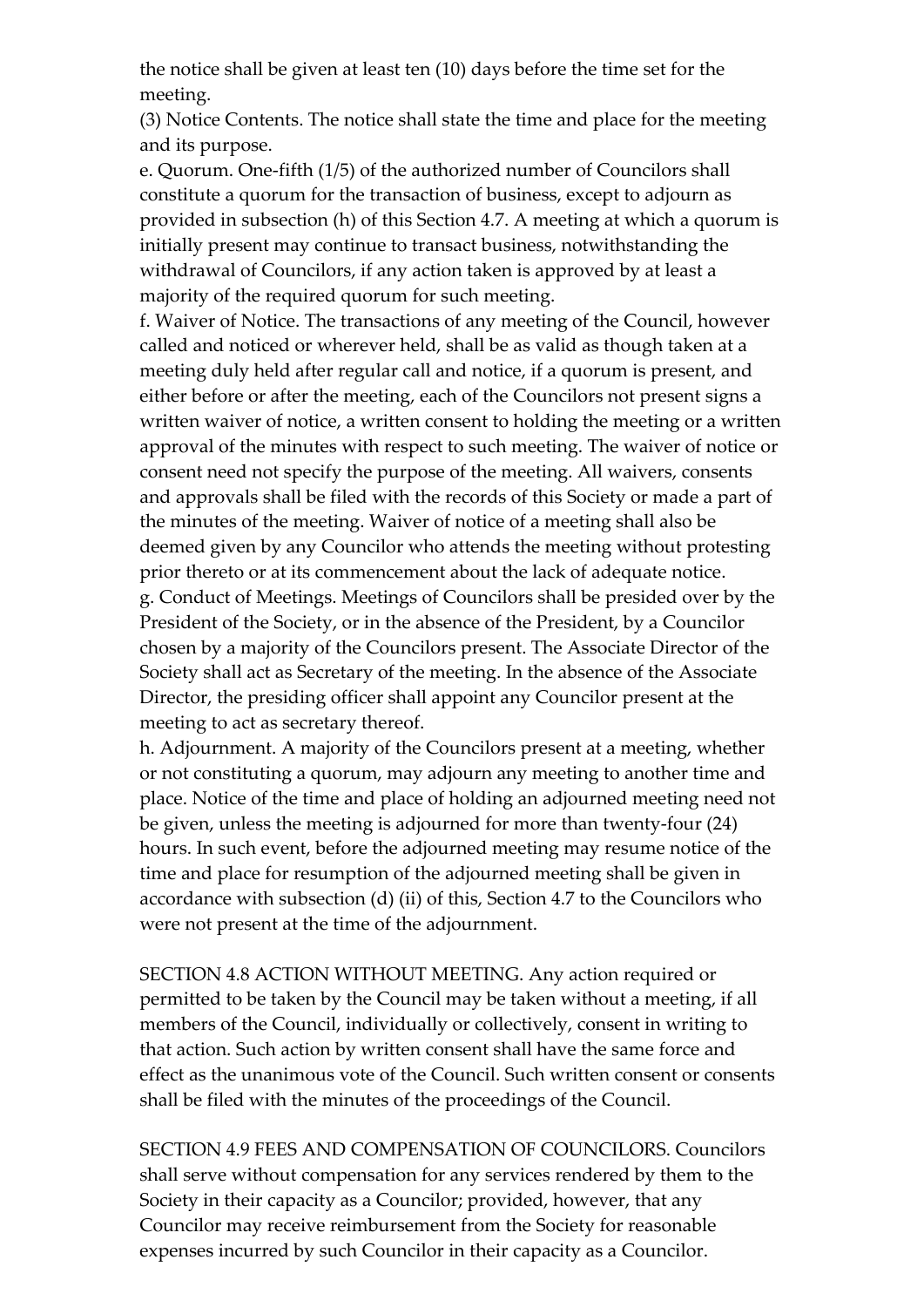SECTION 4.10 LIMITATION. A person who is a Councilor of the Society shall not solicit services from the Society through any procedure or means which would not be available to such person were they not a Councilor; and the Society shall not, in providing services or purchasing services, equipment or other supplies, give preferential treatment to any person by reason of the fact that such person is a Councilor, or a relative of a Councilor of this Society as defined in Section 4.1(a) (ii) hereof. In determining whether a majority of the Councilors approve the Society entering into any transaction in which a Councilor, or a relative of a Councilor , as defined in said Section 4.1(a)(ii), has a material financial interest, the material facts of the transaction and the Councilor's interest therein shall be fully disclosed to the Council prior to the approval thereof and the vote of such interested Councilor shall not be taken into account in determining whether the Council has approved such transaction.

SECTION 4.11 FREEDOM FROM LIABILITY. No Councilor of the Society shall be personally liable for any of the debts, liabilities or obligations of the Society.

ARTICLE V **OFFICERS** 

SECTION 5.l NUMBER AND TITLES. The officers of the Society shall be a President, a President-Elect, a Treasurer, and an Associate Director. No individual may serve concurrently as more than one officer.

# SECTION 5.2 QUALIFICATIONS, ELECTION, TERM OF OFFICE AND VACANCIES.

1. The President of the Society shall be elected by the Regular Members of the Society by secret ballot. The President will serve a two-year term. The elections will be by electronic ballot among the regular members of the Society. A plurality of the votes among the candidates suffice for election. The Associate Director will solicit nominations from the Members. The Advisory Board (Section 6.7) in consultation with the Executive Committee will select the final list of candidates and propose to the Council for confirmation. The elections take place every even year in the first half of the calendar year, with the President-Elect taking the office of President at the end of the Annual Meeting of the following (odd) year.

2. The Treasurer of the Society shall be proposed by the Executive Committee to the Council by email at least one hundred and eighty (180) days prior to the Annual Meeting. The Treasurer is confirmed by the Council by electronic mail. Each term of the Treasurer shall be for a period of two (2) years. The two year term will begin at the end of the Annual Meeting held in even years. 3. No individual may be elected as President more than once. The Treasurer may serve for two consecutive two-year terms.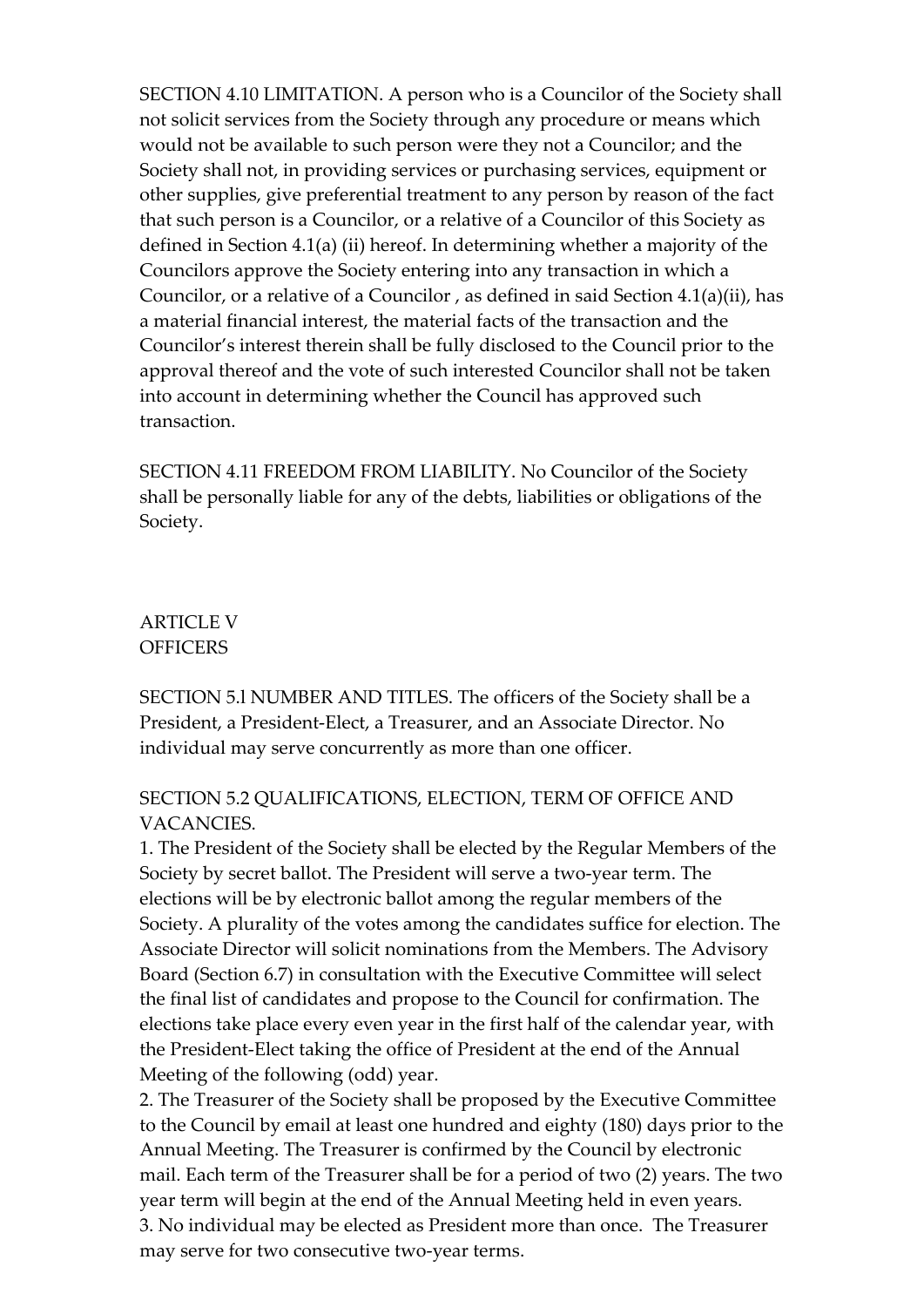SECTION 5.3 SUBORDINATE OFFICERS. The Council may appoint, and may authorize the President or another officer to appoint, such other officers for the Society as its business may require, each of whom shall have the title, hold office for the period, have the authority and perform the duties as may be specified in these By-laws or determined from time to time by the Council.

SECTION 5.4 REMOVAL OF OFFICERS. Subject to the rights, if any, of an officer under any contract of employment, any officer may be removed for Cause, as defined in Section 4.4(c) hereof, by a resolution duly adopted by the Council.

SECTION 5.5 RESIGNATION OF OFFICERS. Any officer may resign at any time by giving written notice to the Council. Any such resignation shall be effective as of the giving of such written notice or at any later time specified in that notice; and, unless otherwise specified in that notice, the acceptance of the resignation shall not be necessary to make it effective. Any resignation is without prejudice to the rights, if any, of the Society under any contract to which the officer is a party.

#### SECTION 5.6 RESPONSIBILITIES OF OFFICERS

b. President. The President shall, subject to the control of the Council, generally supervise, direct and control the business and the officers of the Society. The President shall preside at all meetings of the Council, and at all meetings of the members and at all meetings of the Executive Committee. The President shall have such other powers and duties as may be prescribed by the Council or these By-laws, which may include, but shall not be limited to, the following: the power to execute all agreements with governmental agencies for funding of the Society and all leases of real property; and the power, with the approval of the Council, to appoint the chairpersons of all standing committees, except the Executive Committee. The President shall perform such other duties as may be required by these By-laws. c. In the absence or disability of the President, the President-Elect, or if no President-Elect, an Acting President designated by the Executive Committee, shall perform all the duties of the President, and when so acting shall have all the powers of, and be subject to all the restrictions upon, the President. d. Associate Director. The Associate Director shall be responsible for the following:

i. Book of Minutes. The Associate Director shall keep or cause to be kept, at the principal executive office or such other place as the Council may direct, a book of minutes of all meetings and actions of Councilors, committees of Councilors, and members, with the time and place of holding, whether regular or special, and, if special, how authorized, the notice given, the names of those present at such meetings and the proceedings of such meetings. ii. Membership Records. The Associate Director shall keep, or cause to be kept, at the principal executive office, as determined by resolution of the Council, a record of the corporate members, showing the names of all members and their addresses.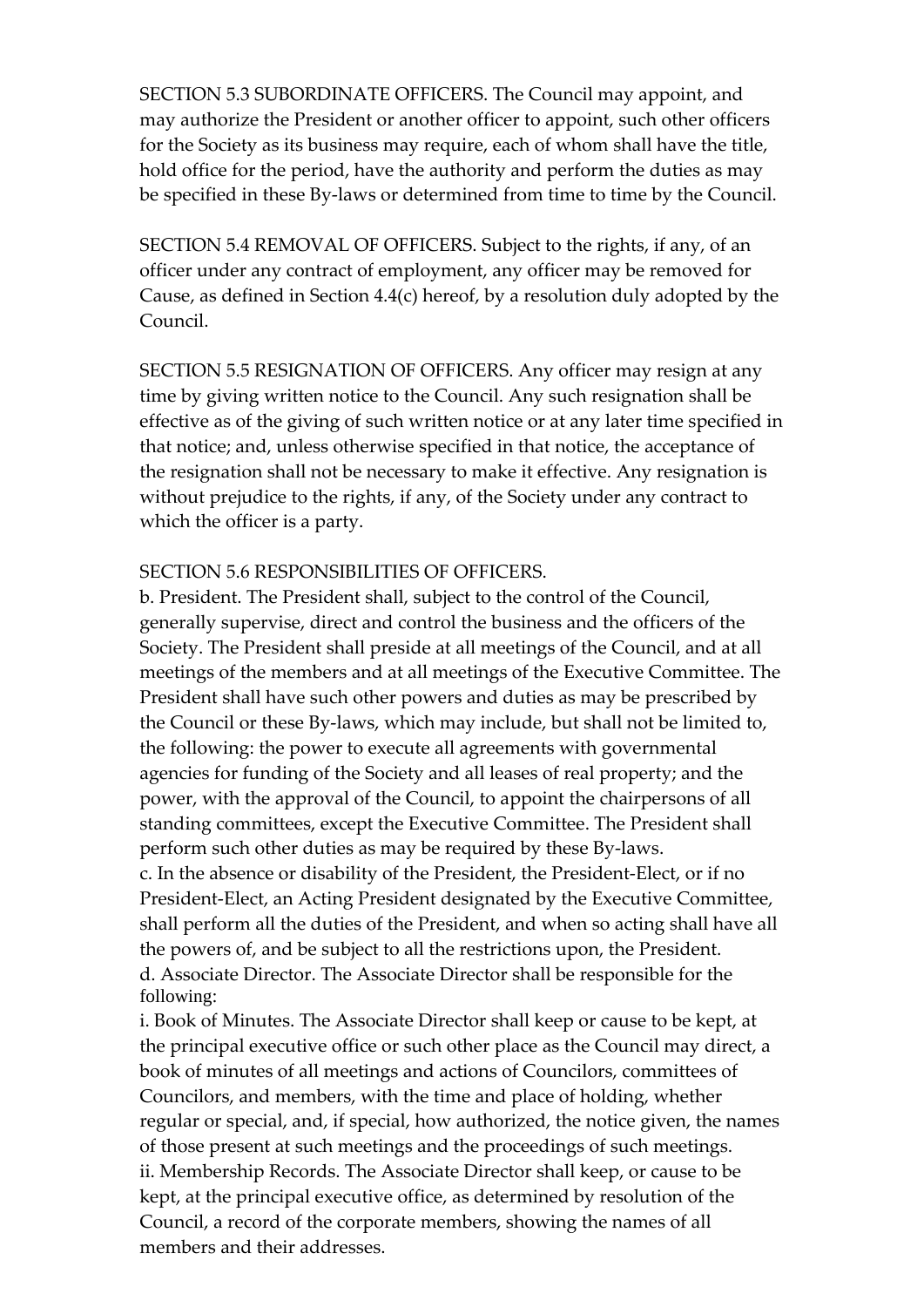iii. Notices, Seal and Other Duties. The Associate Director shall give, or cause to be given, notice of all meetings of the members and of the Council required to be given by these By-laws. The Associate Director shall keep the seal of the Society in safe custody, and shall have such other powers and perform such other duties as may be prescribed by law, the Council, or these By-laws. e. Treasurer. The Treasurer shall attend to the following:

i. Books of Account. The Treasurer shall keep and maintain, or cause to be kept and maintained, adequate and correct books and records of accounts of the properties and business transactions of the Society, including accounts of its assets, liabilities, receipts, disbursements, gains, losses, capital, retained earnings and other matters customarily included in financial statements. The books of account shall be open to inspection by any Councilor at all reasonable times.

ii. Deposit and Disbursement of Money and Valuables. The Treasurer shall deposit all moneys and other valuables in the name of, and to the credit of, the Society with such depositories as may be designated by the Council; shall disburse the funds of the Society as may be ordered by the Council; shall render to the President and the Councilors, whenever they request it, an account of all of transactions undertaken by the Treasurer and of the financial condition of the Society; and shall have other powers and perform such other duties as may be prescribed by the Council or these By-laws.

iii. Delegation of Duties. The Treasurer may delegate all or part of their duties to such other officer of the Society as the Associate Director.

# ARTICLE VI **COMMITTEES**

#### SECTION 6. 1 EXECUTIVE COMMITTEE.

The Executive Committee is the subcommittee of the Council with the ordinary decision making authority of the Society.

a. The Executive Committee shall be comprised of the current President, the most recent past President, the President-elect if there is one, the Treasurer, together with one Institutional Member representative and one Council representative. The Institutional Member representative will be selected by the committee of Institutional Members and will serve one term of two (2) years. The Council representative will be proposed by the President and confirmed by the Council and will serve one term of two (2) years.

b. The President shall be the Chair of the Executive Committee.

c. Subject to any limitations contained in the New York County, State of New York Nonprofit Society Law, the Executive Committee shall have the full powers of the Council between meetings of the Council, whether regular or special, except that the Executive Committee may not remove any Council member.

d. All actions taken by the Executive Committee shall be reported at the next meeting of the Council.

e. Meetings of the Executive Committee shall be held at the call of the President or any other member of the Committee.

f. The Executive Committee shall nominate the Treasurer as specified in Section 5.2.

g. The Executive Committee shall nominate the Associate Director.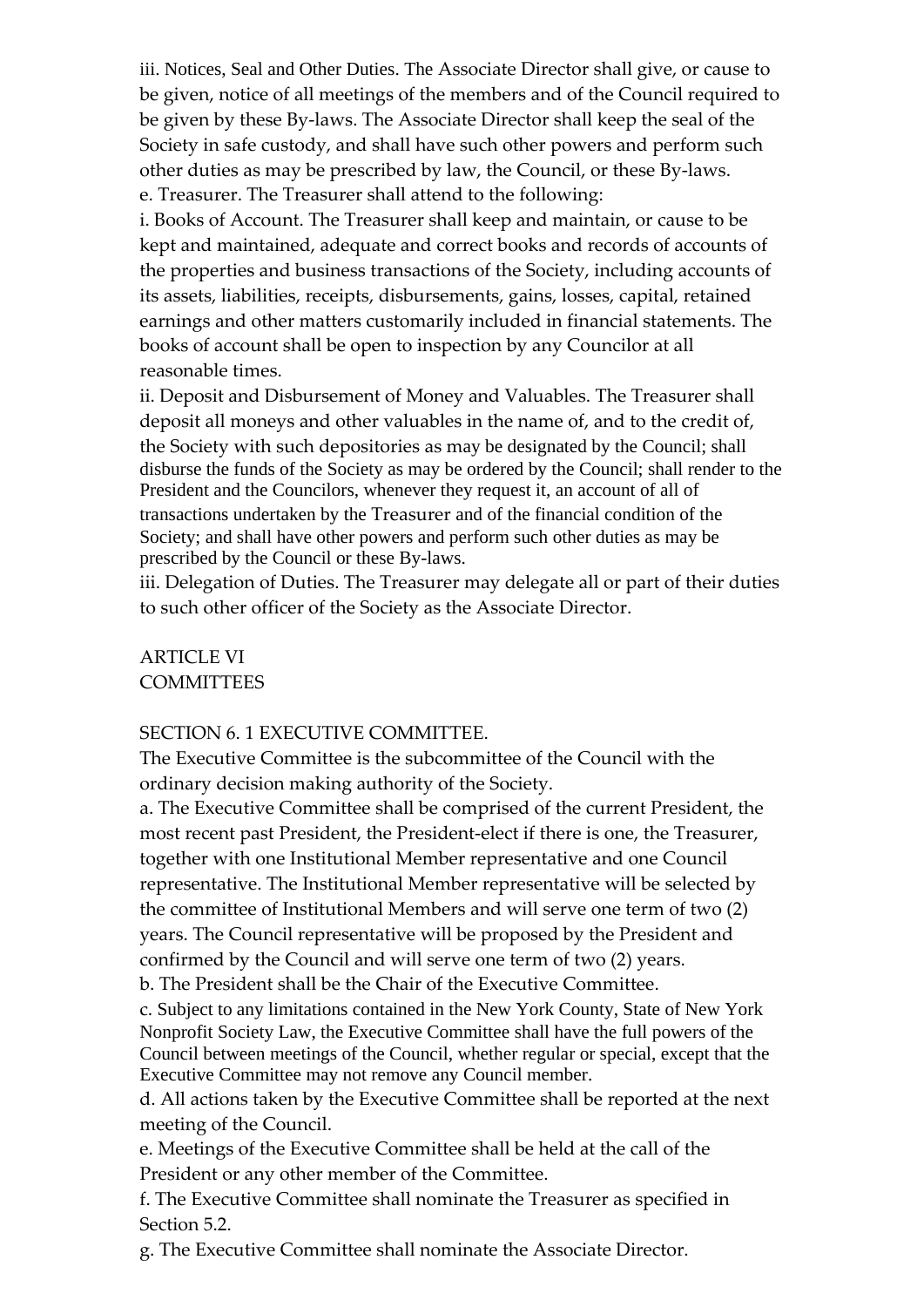### SECTION 6.2 NOMINATIONS COMMITTEE

The Nominations Committee is the subcommittee of the Council that is responsible for evaluating proposed new Council members and new Fellows of the Society (as outlined in Section 4.5) and making recommendations. The Nominations committee consists of three members of the Council including one representative of the Institutional Members selected by the Institutional Members' Committee. The President of the Society is a member ex officio. The President of the Society in consultation with the Executive Committee will ask Council members to serve. Each committee member will serve for one term of three years.

### SECTION 6.3 INSTITUTIONAL MEMBERS' COMMITTEE

The Institutional Members Committee is the subcommittee of the Council that is responsible for selecting the Institutional Members' representative on the Executive Committee and its representatives on other committees. The Institutional Members' committee consists of the Council representatives of the Institutional Members.

# SECTION 6.4 CONFERENCES COMMITTEE

The Conferences Committee is the subcommittee of the Council that is responsible for proposing possible locations for future Annual Meetings to the Council. The Conferences committee consists of three Council members. The President of the Society in consultation with the Executive Committee will ask Council members to serve. Each committee member will serve for one term of three years.

# SECTION 6.5 SUMMER SCHOOL COMMITTEE

The Summer School Committee is the subcommittee of the Council that is responsible for proposing the lecturers for the Society's Summer school to the Council. The Summer Annual Conference committee consists of three Council members. The President of the Society in consultation with the Executive Committee will ask Council members to serve. Each committee member will serve for one term of three years.

# SECTION 6.6 BY-LAWS COMMITTEE

The BY-Laws Committee is the subcommittee of the Council that is responsible for proposing amendments to the By-Laws to the Council. The By-laws committee consists of three Council members plus the officers of the Society. The President of the Society in consultation with the Executive Committee will ask Council members to serve. Each committee member will serve for one term of three years.

#### SECTION 6.7 ADVISORY BOARD.

a. The Advisory Board shall be comprised of the Founding Co-Presidents, the Founding Council and all past Officers of the Society.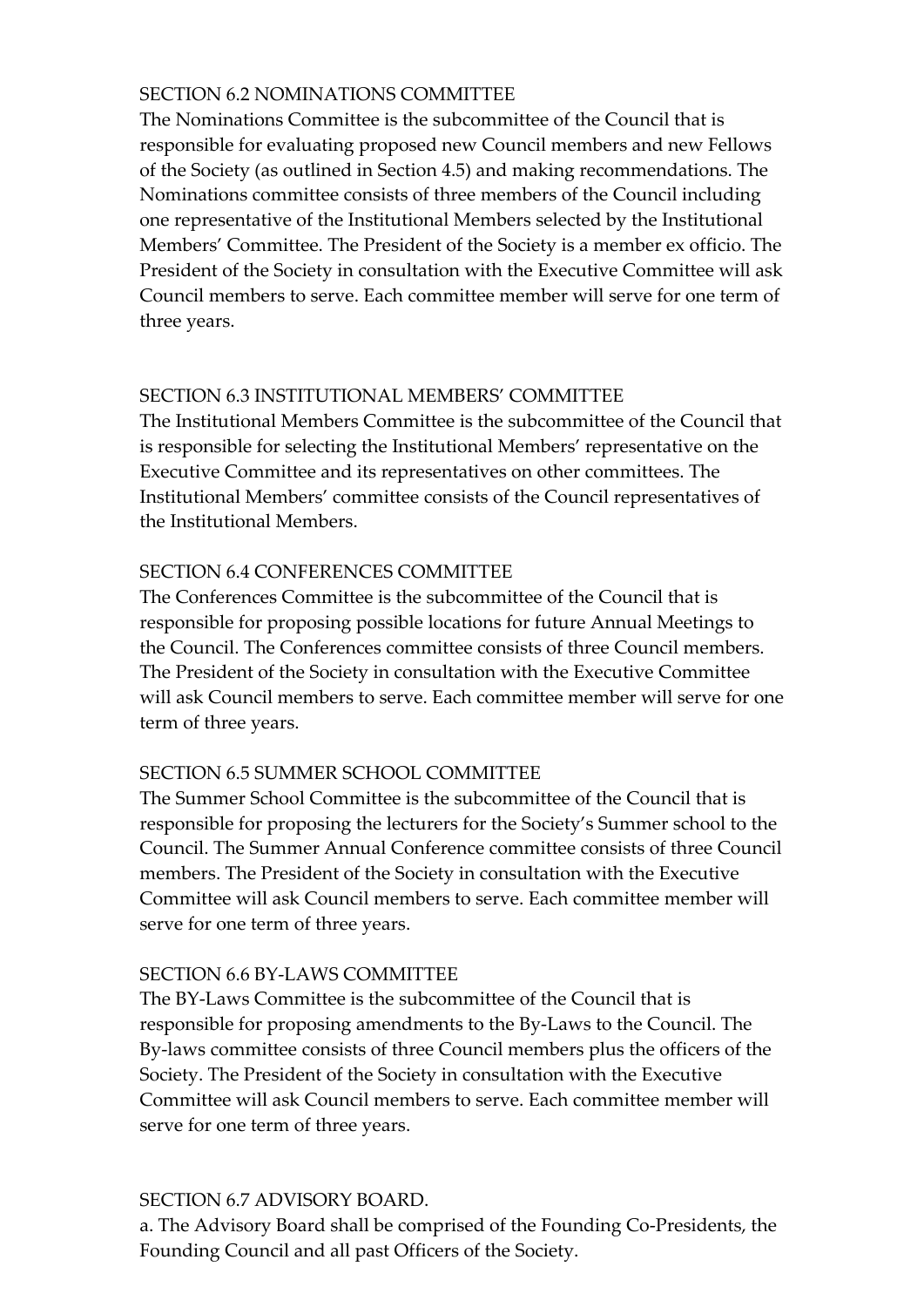b. The Officers of the Society and the Executive Committee may seek advice and guidance from the Advisory Board concerning all major issues facing the Society, including, but not limited to, new strategic plans, policies, and leadership questions.

SECTION 6.8 SPECIAL COMMITTEES. In addition to the standing committees described above, the Council may by resolution establish any special committee which it deems necessary to accomplish the purposes of the Society.

SECTION 6.9 ACTION OF COMMITTEES. Minutes shall be kept of each meeting of any committee and shall be filed with the corporate records. The Council may adopt rules for the governing of any committee not inconsistent with the provisions of these By-laws.

# ARTICLE VII RECORDS AND REPORTS

SECTION 7.1 MAINTENANCE AND INSPECTION OF ARTICLES AND BY-LAWS. The Society shall keep at its principal executive office, the original or a copy of these By-laws, as amended to date, which shall be open to inspection by the members, voting or otherwise, at all reasonable times during office hours.

SECTION 7.2 MAINTENANCE OF OTHER CORPORATE RECORDS. The accounting books, records and minutes of proceedings of the Voting Members, the Council and committees of the Council, if any, shall be kept at such place or places designated by the Council, or, in the absence of such designation, at the principal executive office of the Society. The minutes shall be kept in written or typed form, and the accounting books and records shall be kept either in written or typed form or in any other form capable of being converted into written, typed or printed form.

SECTION 7.3 EXECUTION OF CHECKS AND OTHER DOCUMENTS. All checks, drafts or other orders for payment of money, notes or other evidence of indebtedness, issued in the name of, or payable to, the Society, shall be signed or endorsed by such person or persons, and in such manner as shall be determined, from time to time, by resolution of the Council. The Council, except as otherwise provided in these By-laws or by applicable law, may authorize any officer or officers, agent or agents to enter into any contracts or execute any instruments in the name of the Society. Such authority may be general or confined to specific instances. Unless so authorized by the Council or by these By-laws, no officer, agent or employee of the Society shall have any power or authority to bind the Society by any contract or engagement, or to pledge its credits, or to render it liable for any purpose or to any amount.